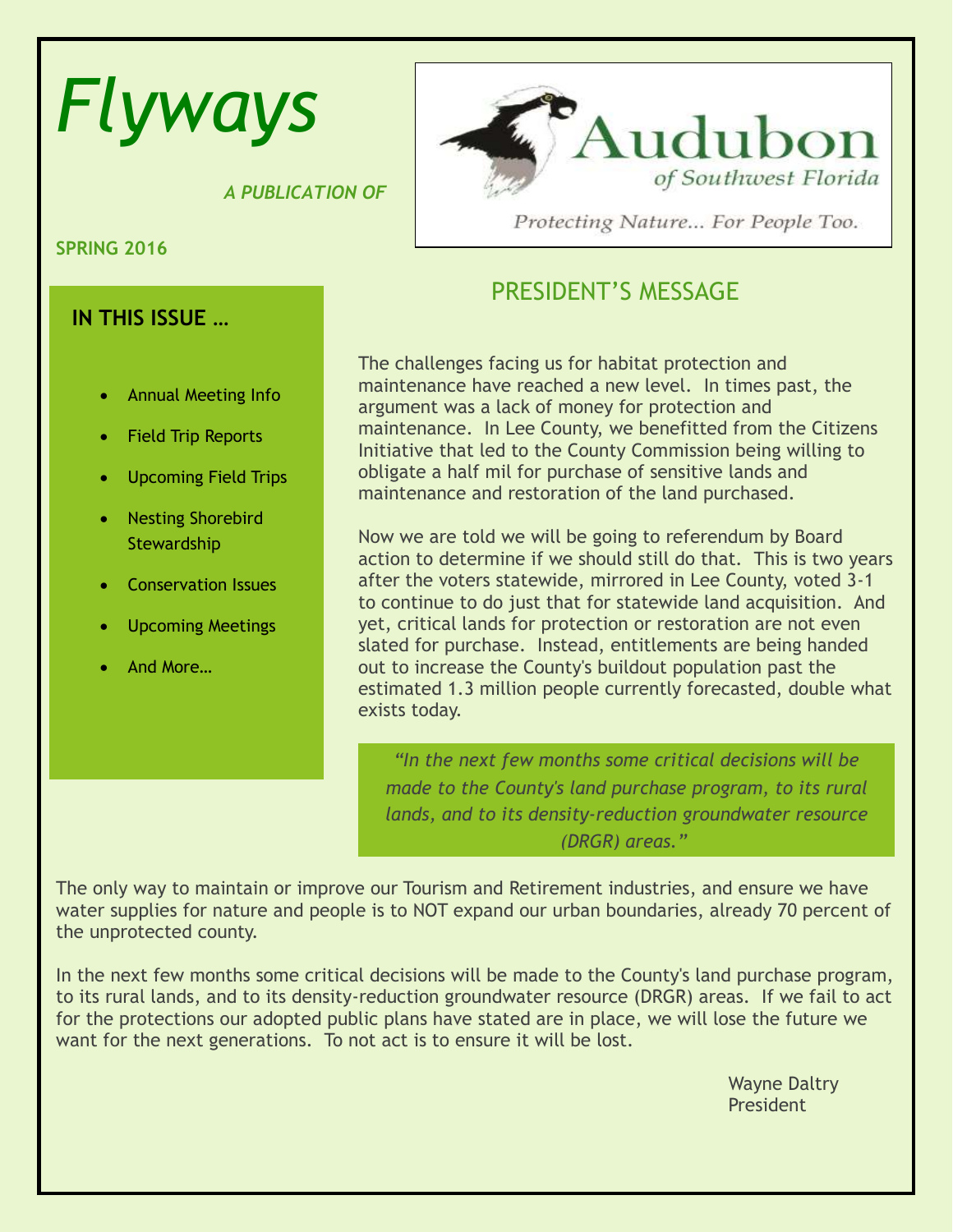# *ANNUAL MEETING ON SATURDAY, MAY 21*

You are invited to the Annual Meeting on Saturday, May 21, 2016. A dinner will be served beginning at 5 p.m., followed by a short business meeting, which will include nominations and election of the 2016-17 board of directors, and the featured program at 6 p.m.

The dinner includes beverages, salad, spaghetti with sauce, and desserts. Feel free to bring a dish for the dessert table, which is always a big hit at the annual meeting.

Both the dinner and program are open to the public and free of charge. Donations are appreciated.

**Where:** Southwest Florida Masonic Temple at 10868 Metro Parkway

# Fort Myers, 33966

# **When:** Saturday, May 21, beginning at 5 p.m.

Please RSVP to [info@audubonSWFL.org](mailto:info@audubonSWFL.org)

Call For New Board Members

ASWF encourages members in good standing to get involved by serving on the board or on a committee. Opportunities abound, whatever your main interest – conservation, field trips, programs, budget, communications, education and scholarships, or membership. For information, send an email to audubon.southwest.florida@gmail.com or a note via regular mail to P.O. Box 61041, Fort Myers, FL 33906.

# Current Officers & Directors

President: Wayne Daltry Vice-President & Program Chair: Melinda Averhart Secretary: Cheryl Black 2nd Vice-President & Treasurer; Budget Chair; Audit Chair; Field Trip Chair: Jim Rodenfels

Directors: Brad Cornell, Conservation Chair; Jayne Johnston, Membership Chair; Pete Quasius; Gerri Reaves, Newsletter Chair; Teddy Rodenfels, Education Chair; & Carl Veaux.

Past Presidents still active in chapter: John Cassani, Don Dogett, Bill Hammond, Connie Jarvis, Sarah Larsen, Mary Lee Mann, Vince McGrath, Carol Newcomb-Jones, Maria Quasius, & Dan Van Norman.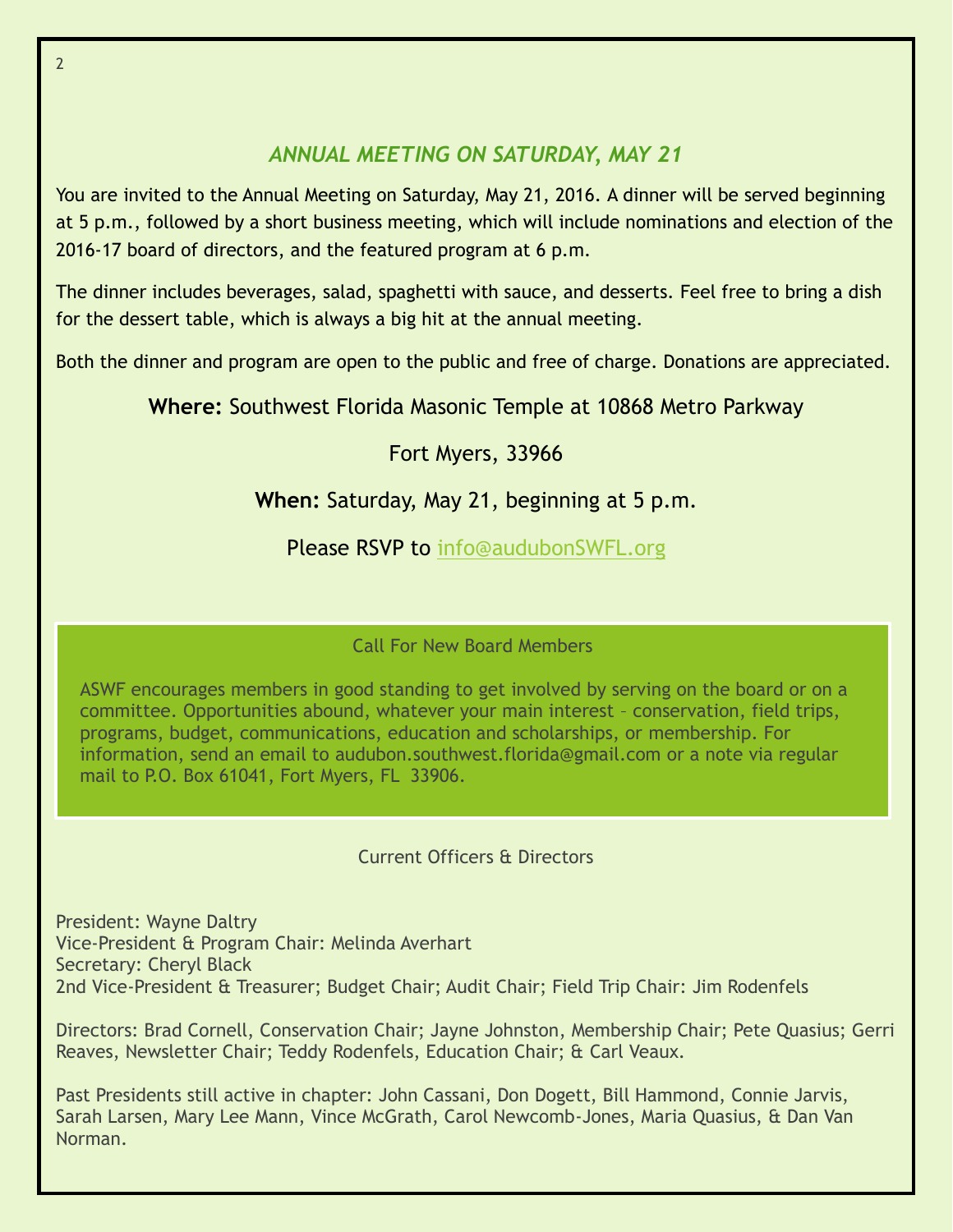## **FIELD TRIP HIGHLIGHTS**

**December: The Four Mile Cove Hike** was led by Vince McGrath and attended by 38 people, including ASWF board members Jim, Wayne, and Carl, and four students of Julie Ross, an environmental education teacher at Lehigh Senior High School.

**January: On the Kayaking with the Manatees** outing, the manatees were definitely out enjoying the warm 78-degree waters from FPL's power plant discharge into the Orange River. We saw well over a hundred and had such a good time that we repeated the excursion a month later. While it was cold early in the morning, it warmed up nicely and was very enjoyable. The tannin colored water made it difficult to see below the surface, except when the sea cows came up to breathe. There was almost a "speedway" out in the river where they were hurrying to get to the warmer waters, and the kayakers were treated to several "splashing" displays.

**February: Participants in the Bicycle Tour at Ding Darling National Wildlife Refuge** witnessed an abundance of wildlife, including an alligator sunning by the roadside. There were reports of a rare variety of white pelican, and we were busy enjoying the roseate spoonbills and other beauties.

**March: CREW's Bird Rookery Swamp** has become one of our favorite excursions. Located off Immokalee Road, this site has everything – bears, birds, butterflies, snakes, gators, and lots of flora and fauna. It is well worth the trip!

#### **IMPROMPTU KAYAKING**

In addition to our annual "Kayaking with the Manatees," we now hold various impromptu kayaking trips throughout the year. All are done on short notice and only those expressing an interest are notified. So, if you are interested, be sure to send us an e-mail to add to our list of kayakers.



*Bunche Beach Walk with master birder Vince McGrath*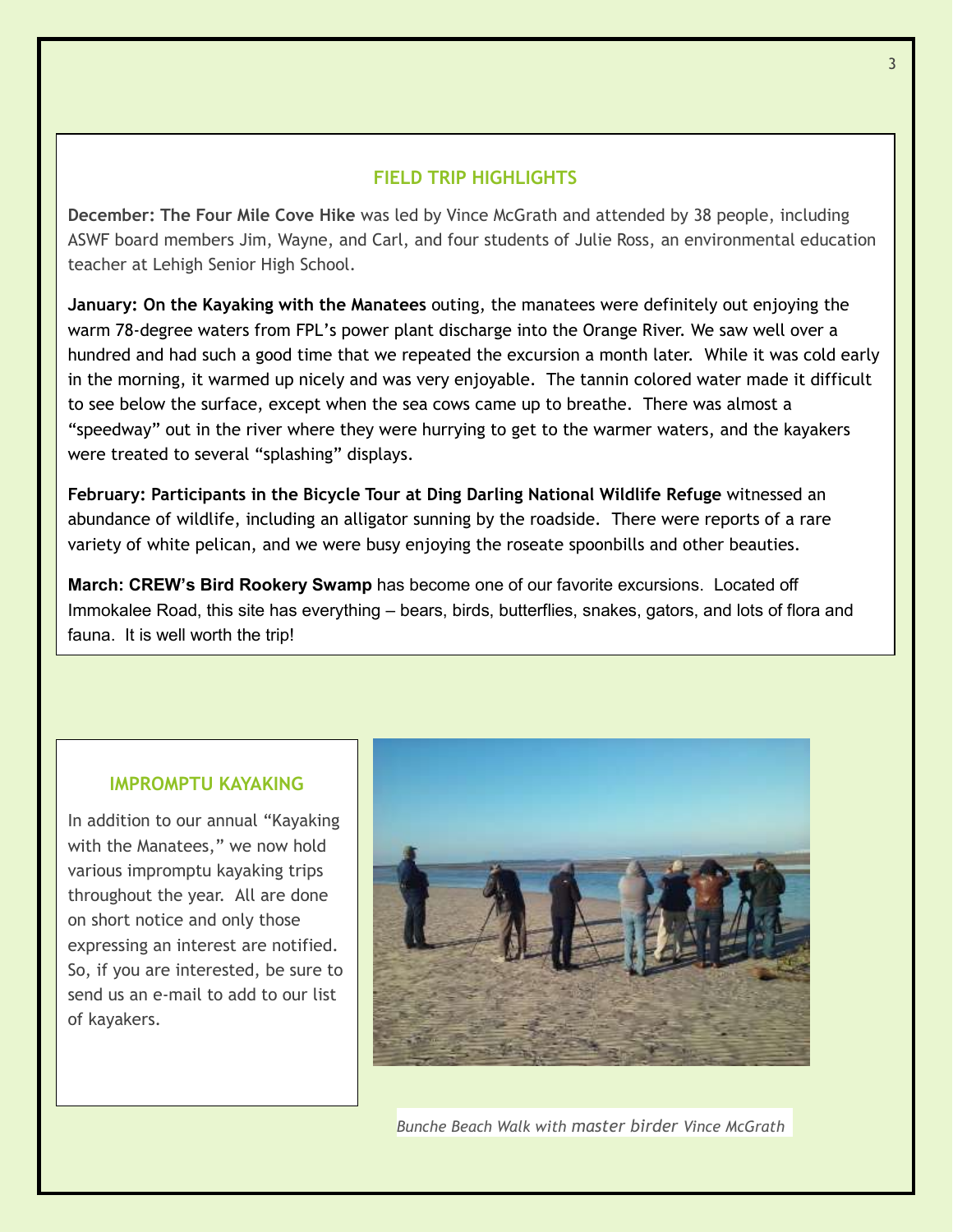## **IT'S SPRING -- TIME FOR AUDUBONERS' THOUGHTS TO TURN TO NESTING SHOREBIRDS**

Least Terns, Black Skimmers, Snowy and Wilson's Plovers are all preparing to nest in remarkable numbers on and near Marco Island, Second Chance Sandbar Critical Wildlife Area (designated just this fall), and Ft. Myers Beach southern end. To help these imperiled species, Audubon of the Western Everglades, Audubon of Southwest Florida, and Audubon Florida team up every spring and summer, with allies Florida Fish and Wildlife Conservation Commission, Rookery Bay Reserve, and several others. We train new volunteer Stewards and share updates with returning Stewards at the end of April, and then head out to the nesting sites each weekend to share positive information with beachgoers and boaters on protecting this annual coastal nature spectacle.



*Shorebird Stewards on the job!*

The threats are many – predators like crows and gulls



attracted by trash and wildlife feeding (bread, Cheetos, etc.), dogs, fireworks, storms, and unintentional beachgoer disturbances. This is important wildlife and habitat protection work that needs even more involvement from volunteers. It is rewarding, hot, flexible, and offers opportunities to learn, have fun, and make a big difference. *Wilson's Plover adult and chick (photo: Jean Hall)*

Please come join us. To inquire or sign up for volunteering, send an email to Collier Stewardship Site Coordinator Jayne Johnston at CollierShorebirdStewards@gmail.com or to Lee Stewardship Site Coordinator, Melinda Averhart at LeeShorebirdSteward@gmail.com.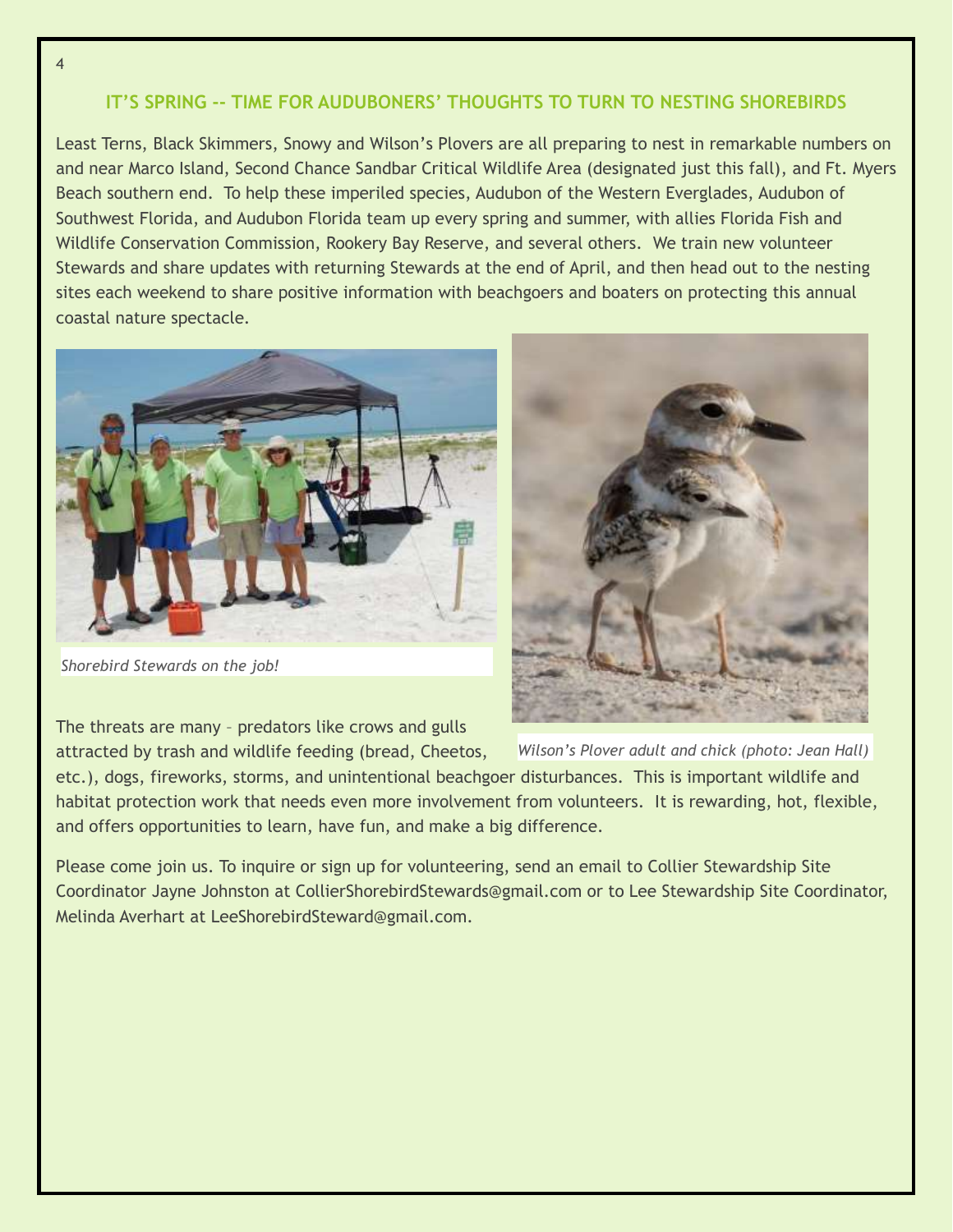## **2016 OUTINGS & FIELD TRIPS**

#### *Dates to be determined, so check AudubonSWFL.org periodically.*

#### **Labelle Birding with a trip to Patty's Blueberry Patch – April or May, date to be determined**

On this field trip will north of Labelle we hope to discover some new birding areas. We will follow up the trip to Patty's Blueberry Patch off Hog Wallow Lane where we will u-pick blueberries and take some home for pies, etc.

#### **Cape Coral's Burrowing Owls - April or May, date to be determined**

This urban birding experience will feature the burrowing owls of Cape Coral, the only owl living underground. We will visit a few sites for observation and photography opportunities.

#### **Wild Turkey Strand – June, date to be determined**

We'll close the season by going to Wild Turkey Strand Preserve south of Lehigh Acres. The preserve includes flatwoods, cypress strand swamps, cypress dome swamps, freshwater marshes, wet prairies, and abandoned agricultural pasture. There is a 1.8 mile trail with boardwalks and interpretive signage. At 3,137 acres, Wild Turkey Strand Preserve is Conservation 20/20's second-largest conservation area, as well as one of three preserves that contain remnant elements of a WWII gunnery training school.

## **APRIL 21 PROGRAM**

## "Talks on Falconry" with Mark Faircloth

## 7 p.m., following board meeting

In his near half-century as a falconer, Faircloth has trained and flown peregrines, kestrels, hawks, owls, and eagles. He will share his knowledge and expertise in hunting, trapping and caring for these majestic creatures.

Falconry equipment and photos will be on display.

Location: Southwest Florida Masonic Center, 10868 Metro Pkwy, Fort Myers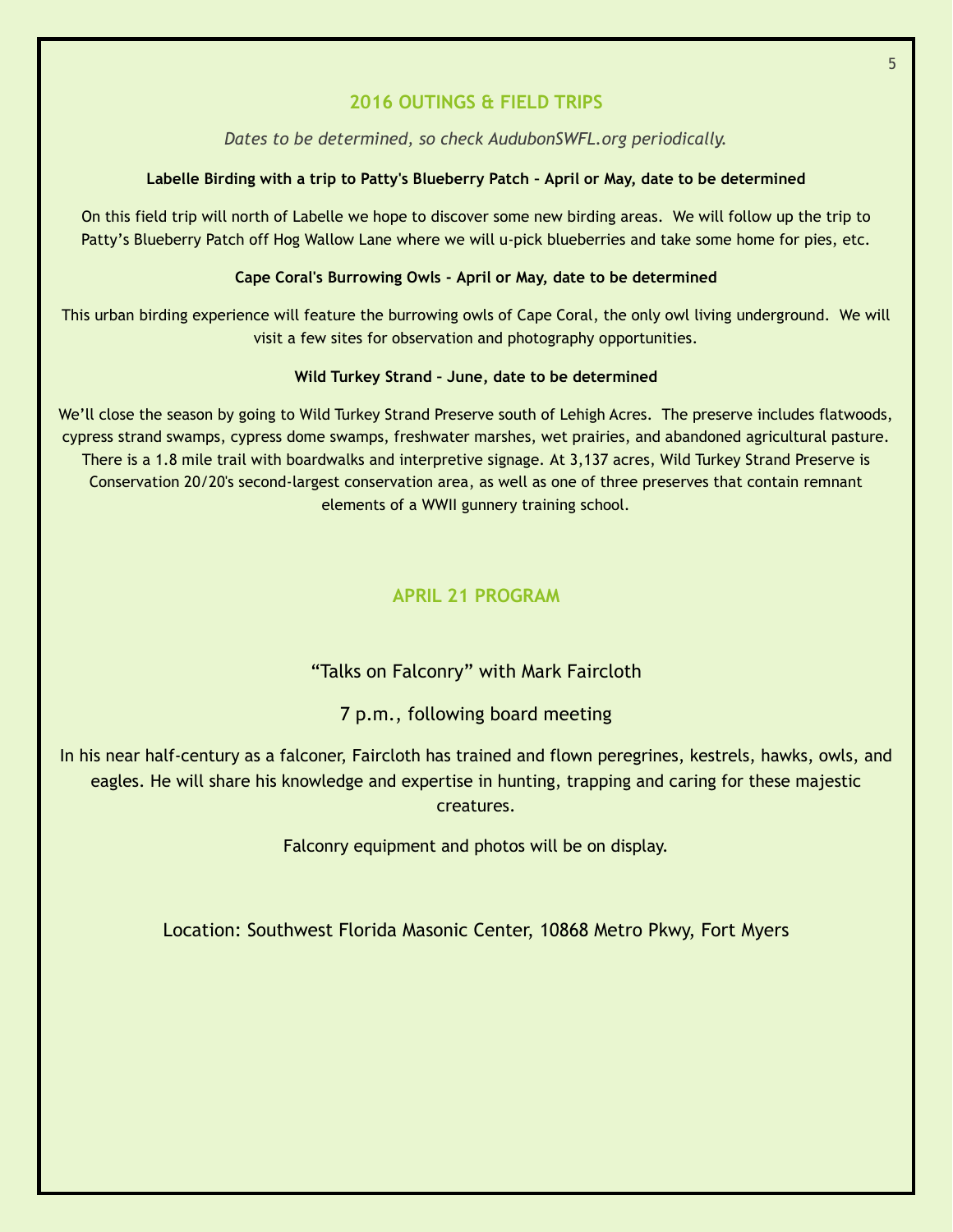### **NEWS & NOTES**

**And the winners are…**The winners of the 2016 Audubon of Southwest Florida Photo Context will be announced by April 8, and prizes will be awarded at the April 21 membership meeting.

**The recent lawsuit against Lee County for approving Corkscrew Farms** six miles east of I-75 on Corkscrew Road would set the precedent for all development in the Density-Reduction Groundwater Recharge (DRGR) area of Lee County. The DRGR is an important area of Lee County. Reducing developments on thousands of acres of property in the DRGR will save the water for all of us in Lee County. It is land that should be set aside for wildlife as well. The DRGR on Corkscrew Road needs to be acquired with 20/20 dollars or made into a Federal Wildlife Refuge. Contact your elected officials about this important issue.

**There is an ecological crisis in the Lake Okeechobee watershed**. To learn about Audubon's recommendation for comprehensive long-term solutions, read Jonathan Webber's "Lake Okeechobee and the Northern Estuaries: The High Cost of High Water" at fl.audubon.org/news/lake-okeechobee-and-northern-estuaries-high-cost-high-water.

**Volunteers for the burrowing owl survey** in Cape Coral are needed for the last weekend and Monday in May. A minimum of 30 people are asked to sign up for the activity conducted in conjunction with FGCU. It should require about four hours. Email Carl Veaux at cgveaux@aol.com to be briefed on how to conduct the survey and be assigned an area to cover.

**Stay in the loop with EcoVoice**, a*n excellent daily source of environmental news in Southwest Florida. Our chapter is proud to be a founding sponsor of EcoVoice.* A *word from Paul Holmes, founder and moderator of EcoVoice:*

The objective of Eco-voice is to provide a practical method of communication between environmentalists in South Florida. Each morning we send one e-mail, the "Daily Digest," a summary of local environmental news and events to over 3,000 subscribers. An individual or organization can reach thousands of readers by sending a single e-mail to ecovoicemoderator@msn.com, thus enabling many voices and organizations to speak with one powerful voice. Joining Eco-voice is free. Donations are always welcome! For more information or to sign up to receive the 'Daily Digest' go to Eco-voice.org.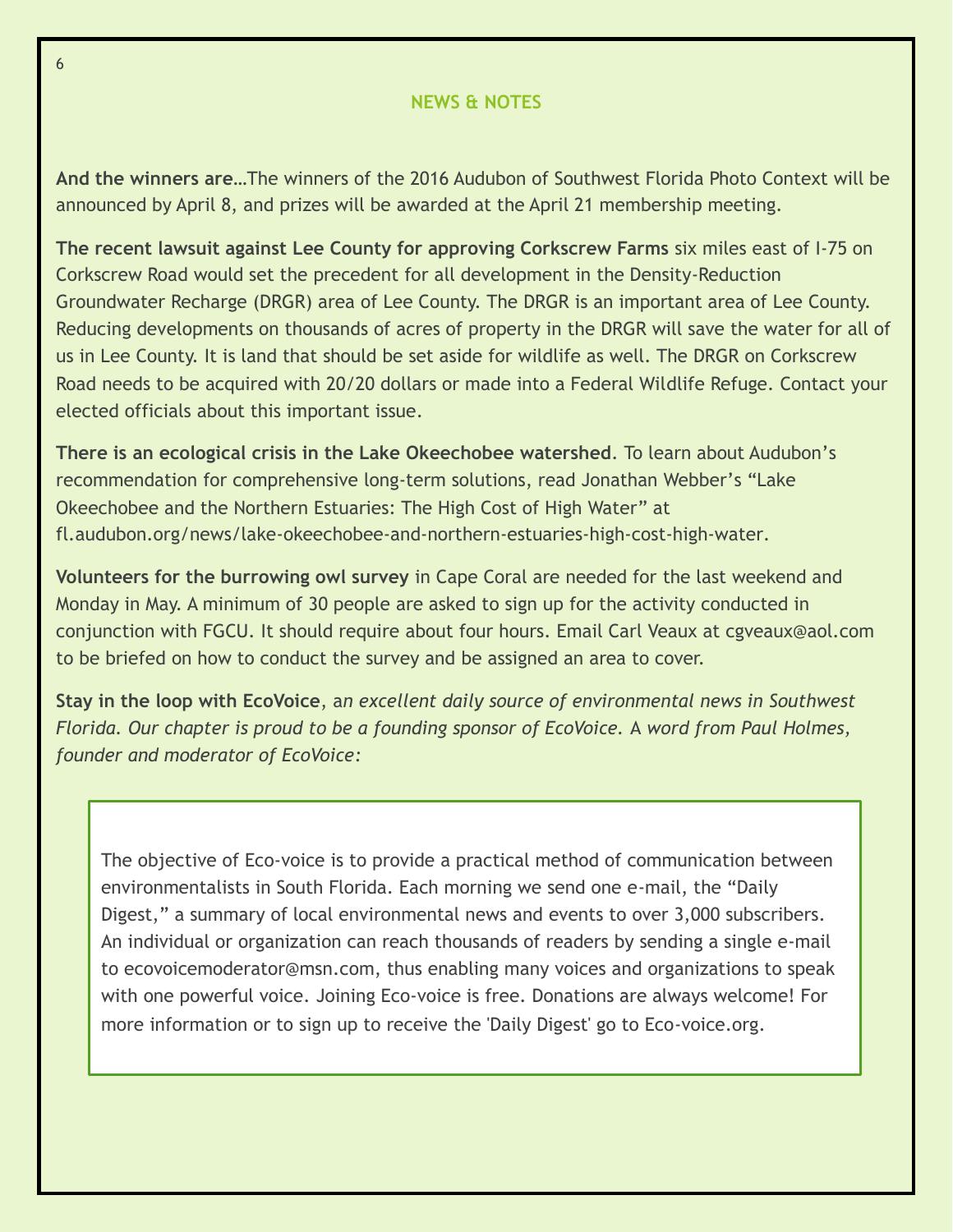## **NOVEMBER REFERENDUM…CONTINUE CONSERVATION LAND BUYING IN LEE COUNTY!**

Lee County has run a phenomenally successful conservation land-buying and management program called Conservation 20/20 since 1996. It has bought almost 25,000 acres all over the County, never paying more than appraised value. Conservation 20/20 has provided invaluable assets for Southwest Florida citizens, including passive recreation lands, trails, tourism destinations, wildlife habitat for wading birds, panther, bears and eagles. The program has also protected and increased clean drinking water sources and flood protection naturally. It also has reduced Lee County floodinsurance rates significantly.

There is much still to do: finish the CREW Project acquisitions (Corkscrew Regional Ecosystem Watershed – Audubon's Corkscrew Swamp Sanctuary is the heart of CREW), buy the 4,000 acre Edison Farms, 2,000 acres of Babcock Ranch addition, Lehigh Acres, North Ft. Myers and Cape Coral conservation, and protect coastal habitats.

Lee County voters will be asked whether they support continuing Conservation 20/20 this November on the same ballot as the presidential election. Audubon members, there is much to support in this program – please vote!



Audubon Tourism at Bunche Beach, a 20/20 Preserve